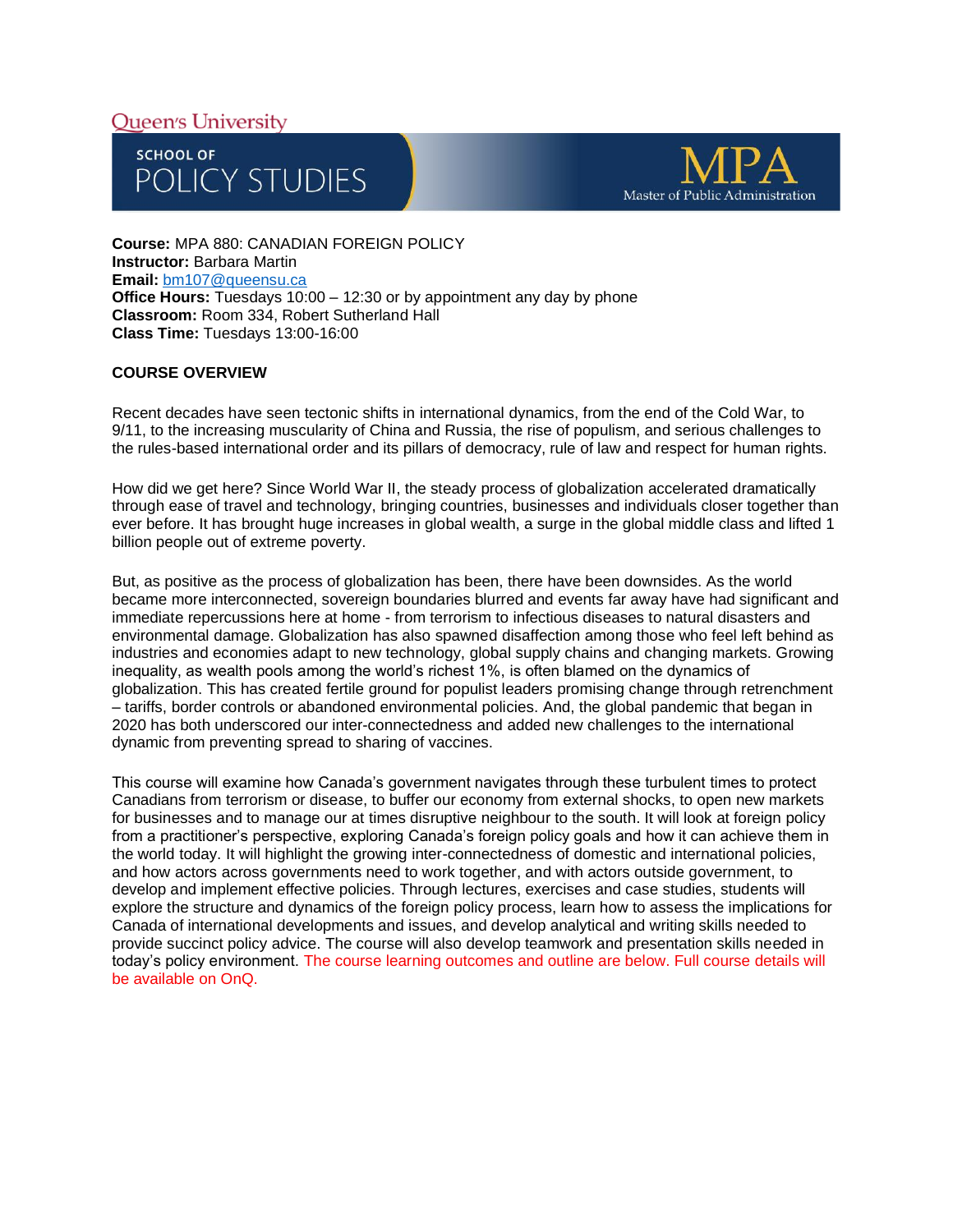## **LEARNING OUTCOMES**

Students will be able to:

## **Describe:**

- the key goals of Canada's foreign policy,
- the national and international instruments for realizing those goals and
- the role of provincial / territorial governments and various government departments in Canada's international engagement.

## **Explain and Assess:**

- how international dynamics and events affect Canada's interests and
- why / how key international relationships matter.

## **Argue effectively and objectively:**

• the advantages / disadvantages of policy options and the rational for a recommended option.

## **Work collaboratively, respectfully and effectively with colleagues:**

• in classroom and team interactions, showing sensitivity, self-awareness and inclusiveness.

## **CLASS FORMAT AND READINGS**

Classes will consist of presentations by the instructor and guest speakers, class discussions, case studies, debates and exercises.

Readings will all be available through links in the course outline on OnQ. Readings will include background documents, and analysis and commentary on current issues by credible academics, journalists and foreign policy practitioners.

Students will also be expected to explore the websites of key government departments and international organizations to understand current policies and programs, and to develop awareness of the wide range of information, analysis and data sources.

## **COURSE GRADING**

- 5% Exercises
	- 3% ID and Assess Key Trends (due January 11)
	- 2% Quiz
- 15% Debate (team)
- 15% Crisis Simulation (team)
- 30% Action Memo to Minister
- 35% Transition Brief for New Minister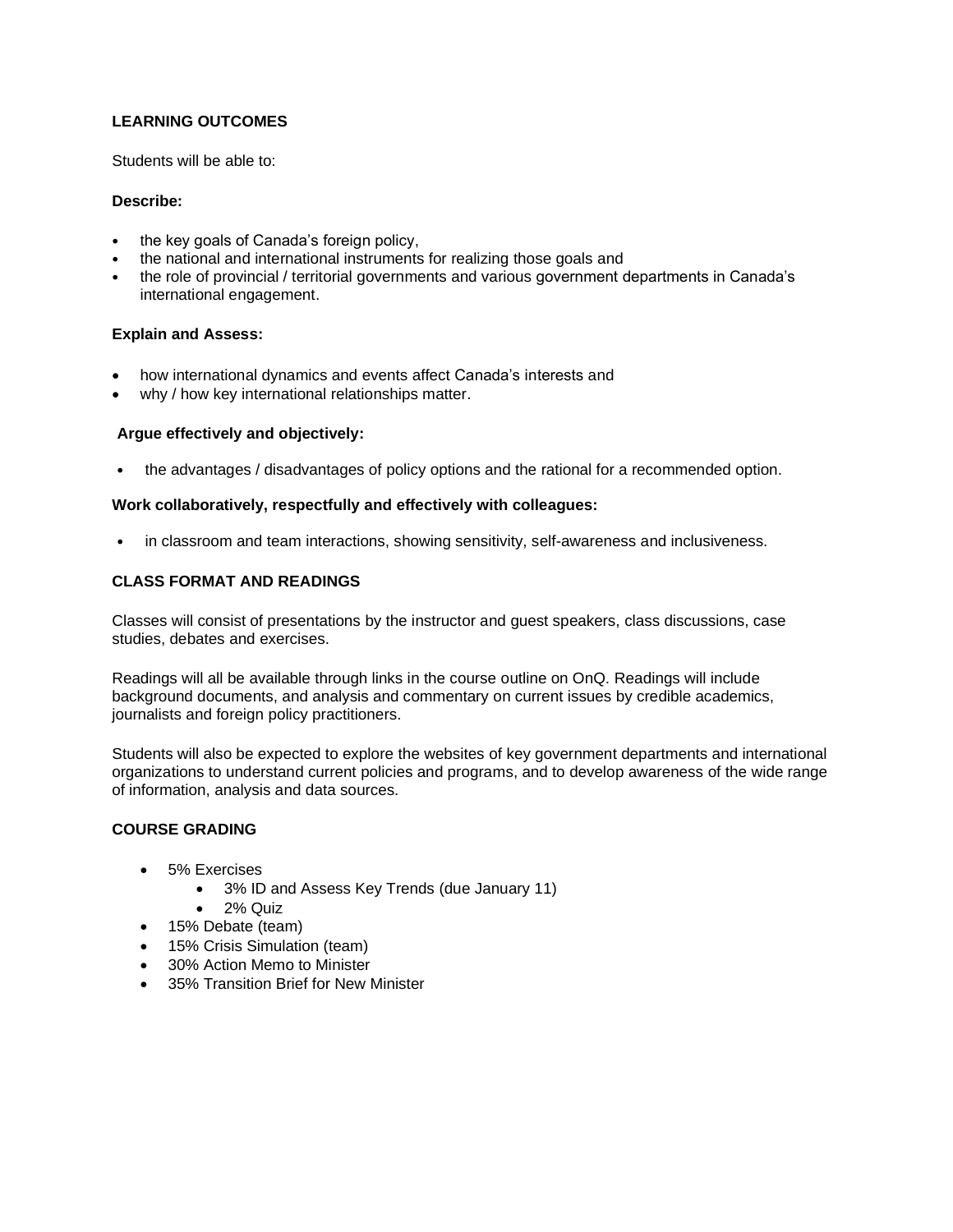## **YOUR INSTRUCTOR, WHO AM I?**

As a former diplomat, I have more than 30 years' experience in Canadian foreign policy. I joined the Department of Foreign Affairs on graduation from Queen's with a Master's in Public Administration. During my career, I served in Manila (during the People Power Revolution) and in Canada's delegation to the OECD in Paris, as well as multiple assignments in the Privy Council Office. I have experience in a wide range of international policy areas, including international security, economic relations, development, human rights, as well as multilateral engagement (e.g. in the UN, NATO, NORAD and G7, among others). Two memorable and challenging assignments were as Director General for Afghanistan during the wind down of Canada's mission in Kandahar and as Director General for the Middle East and North Africa during the height of the Arab Spring. I have been a municipal councilor and am a Fellow with the Canadian Global Affairs Institute. I live in the Gatineau Hills and enjoy the full range of outdoor activities possible here, including sailing, biking and cross-country skiing.

## **COURSE OUTLINE (***subject to revision; full details will be available on OnQ***)**

## **SESSION 1 – INTRODUCTION (JANUARY 11)**

- Introductions and course overview
- What is the state of the world today? Why does it matter to Canada?
- What is the worldview of a realist, liberal and idealist? Why does it matter?

## **SESSION 2 – FOUNDATIONS (JANUARY 18)**

- What is foreign policy and how is it made?
- What is Canada's foreign policy framework?
- What are the Government's foreign policy priorities today?

## **SESSION 3 – CANADA AND THE BIG BOYS (THE US & CHINA) (JANUARY 25)**

### **Canada - US Relations:**

- The Asymmetrical Relationship How to sleep beside an elephant?
- Trade Why does it matter so much for Canada?
- Security and Defence Why was 9/11 a turning point?
- The Border Why is the border such a big deal?

## **Canada - China Relations:**

- Trade What does Canada do when trade is used as a weapon?
- What have we learned about hostage diplomacy?
- How does Canada balance human rights with its trade interests?
- Security How is China is changing the security landscape of Asia? Does it matter to Canada?

#### **SESSION 4 – PROTECTING CANADA AND CANADIANS (FEBRUARY 1)**

- How can the Government ensure that Canadians and Canada are secure?
- What bilateral and multilateral arrangements help ensure our security?
- What is Russia's beef with NATO and how is Russia challenging the liberal international order?

#### **SESSION 5 – PEACEKEEPING (FEBRUARY 8)**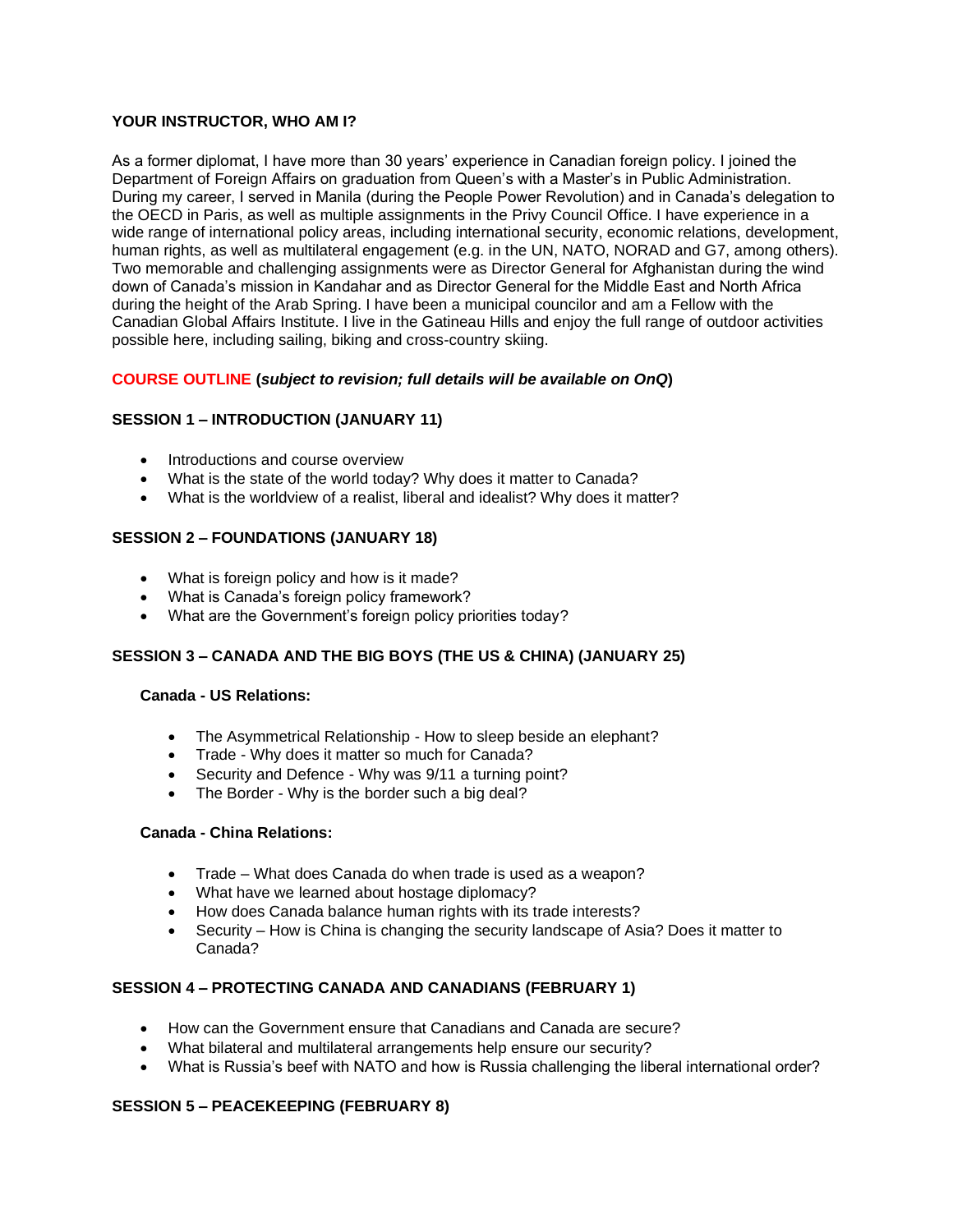- What role does peacekeeping play in Canadian foreign policy?
- How has peacekeeping changed (or not) over the decades?
- What is peacekeeping when there is no peace to keep?
- Why did Canada choose to join the UN mission in Mali?

## **SESSION 6 – CASE STUDY: AFGHANISTAN (FEBRUARY 15)**

- Why did we go and what did we do?
- What have we learned? Was it worth it?
- What now that the Taliban are back?

## **SESSION 7 – GLOBAL SHIFTS AND GLOBAL GOVERNANCE (FEBRUARY 22)**

- Is the international liberal order in trouble?
- Is the UN a moribund talk shop and the G7 irrelevant?
- How did the world respond to the COVID 19 pandemic? Was the WHO effective?

## **SESSION 8 – DEVELOPMENT (MARCH 1)**

- What role does international development play in Canadian foreign policy?
- What are the major issues in international development today?
- What have we learned about the effectiveness of international development assistance?

## **SESSION 9 – TWO CASE STUDIES: NON-PROLIFERATION & HUMAN RIGHTS (MARCH 8)**

- **What about the bomb?** 
	- What is the NPT?
	- What's the deal with the deal with Iran?
	- Is North Korea a defacto nuclear state?
	- What about India and Pakistan (and Israel)?

#### • **What about human rights?**

- What are human rights?
- What is the role of the UN? NGOs?
- Why does the situation of the Rohingya matter to Canada?
- What can / should Canada do?

## **SESSION 10 – CRISIS SIMULATION INTRODUCTION (MARCH 15)**

- Introduction to Crisis Simulation Exercise (team exercise)
- Distribution of crisis scenarios
- Teamwork during class time (Instructor available to assist)

## **READING WEEK (MARCH 22 – 25)**

## **SESSION 11 – CRISIS SIMULATION PRESENTATIONS (MARCH 29)**

• Teams provide recommendations on how Canada should respond to their crisis

#### **SESSION 12 – CASE STUDY: CANADA AND THE MIDDLE EAST (APRIL 5)**